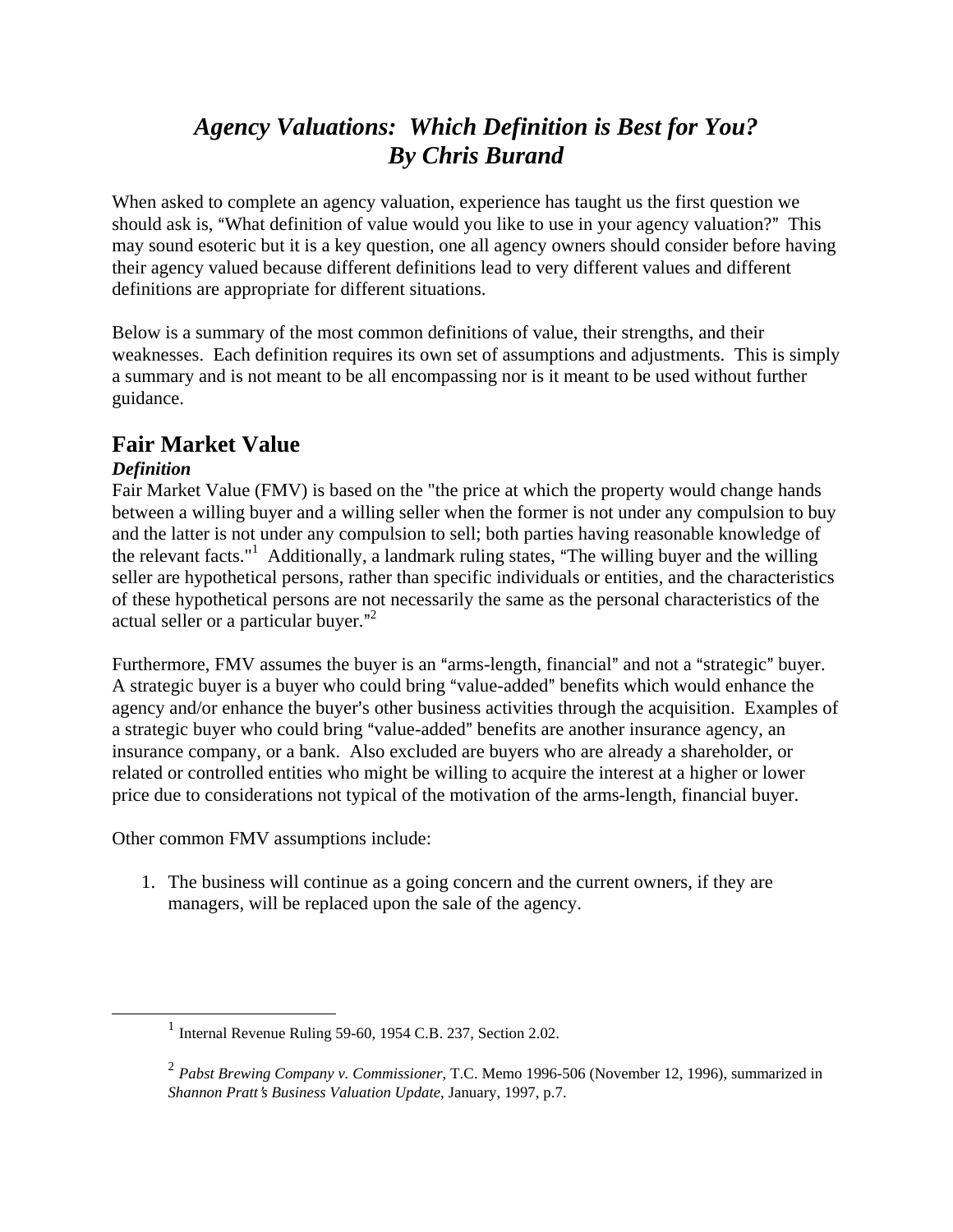- 2. The Appraisal Foundation's definition of Fair Market Value states that "payment is made" in terms of cash in United States dollars or in terms of financial arrangements comparable thereto...."<sup>[3](#page-1-0)</sup> This means the agency is being purchased on a guaranteed cash price rather than a renewal basis or with debt.
- 3. The seller will stay with the agency after the sale for a reasonable amount of time to smooth the transition of accounts and improve retention.
- 4. The valuation is based on 100% controlling, closely-held basis.

### *Uses*

FMV is probably the best known definition of value and therefore, the most commonly used. FMV valuations are popular for buy/sell agreements, estate planning, some mergers, internal perpetuation, and anything that might involve the government such as taxes. FMV may be appropriate in other situations too.

### *Strengths*

FMV probably has the most precise definition of value because the IRS has specified standard rules for completing FMV valuations. Further strengthening its definition is a considerable case and tax law history. It is also the least biased method because it does not generally favor the buyer or the seller.

## *Weaknesses*

FMV's precise definition and assumptions have a huge effect on an agency's value. Because the buyers and sellers are hypothetical, the agency's actual future expenses are not a concern. As a result, the FMV may not be appropriate for some situations, such as an internal buyout or when an external buyer is known. For example, the hypothetical financial buyer defined by FMV would probably not continue to employ an experienced producer with a \$100,000 commission book upon which he was being paid 50% of renewals. The result is the pro forma (adjusted) profit margin is going to be much higher than the agency's real profit margin, which in turn will result in a higher valuation. If the actual sale is internal between partners, then the valuation may be so high, the buying partner cannot afford to buy his or her partner's share.

## **Modified Fair Market Value**

## *Definition*

Modified FMV is based on how the agency really operates, not how a hypothetical buyer would operate it. Certain expenses are still adjusted as are revenues when required, but other adjustments typical of a FMV are not. For example, the experienced producer with a \$100,000 commission book making 50% on renewals might not have his compensation adjusted under the modified FMV definition.

*Uses*

<span id="page-1-0"></span> <sup>3</sup> *Uniform Standards of Professional Appraisal Practice* (Washington, DC: The Appraisal Foundation, 1998), p. 163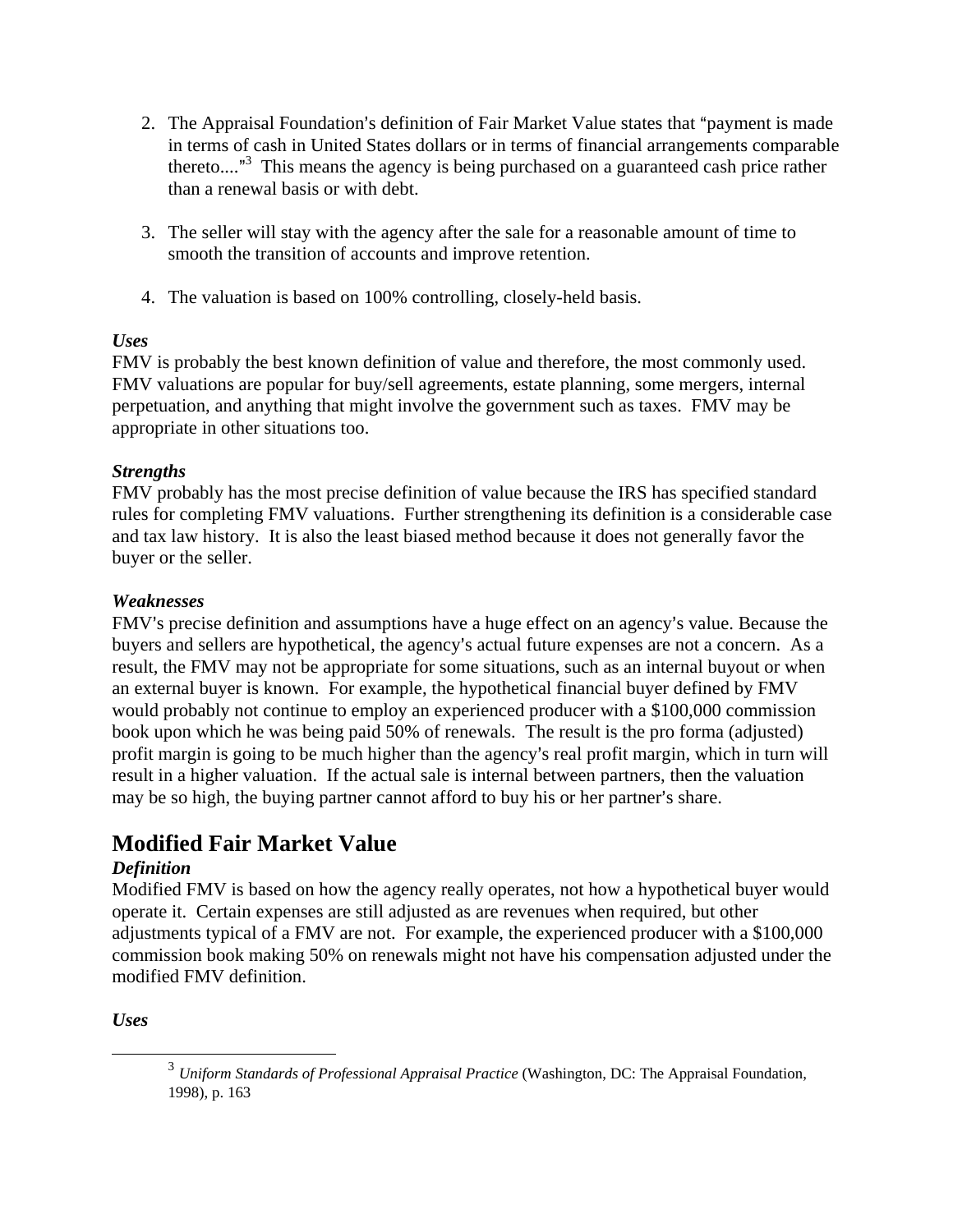Modified Fair Market Value is most appropriate for internal perpetuation and buy/sell agreements. Other practitioners call this a going concern valuation but most valuations (except a liquidation valuation) are "going concern" valuations. Therefore, I avoid using such a misleading title.

#### *Strengths*

Because modified FMV is based on how the agency currently operates, the resulting value may be more realistic, fair, and affordable for internal perpetuations and buy/sell agreements.

#### *Weaknesses*

Modified FMV opens the door to grand disagreements between the buyer and seller regarding what expense and revenue adjustments should be made. This is because it is biased toward the current ownership, often resulting in the selling partner getting a lower price than if FMV is used.

Buyers and sellers can resolve this by agreeing to use the judgement of an appraiser or by agreeing to every income and expense adjustment, item by item. Either way, a modified FMV still often results in a lower value than FMV.

## **Fair Value**

### *Definition*

Generically, fair value means the value of the stock (or assets) without discount for the abuse a controlling shareholder(s) may cause non-controlling shares. In other words, small shareholders should get the same price for their shares as majority shareholders. Under FMV, the valuation industry and the IRS generally recognize that the per share value of small stockholders of private and closely-held companies is worth less than that of majority or controlling shareholders because the controlling shareholder controls the corporation.

#### *Uses*

Fair value is often used in law suits, particularly divorces and minority shareholder suits.

### *Strengths*

Fair value protects minority shareholders, spouses, and non-controlling shareholders from getting poor values for their stock, even if the poor value is the fair market value.

#### *Weaknesses*

Fair value is not as well defined as FMV. So before using it, an attorney should help draft the specific definition for the situation. The definition of fair value can literally change from one jurisdiction to another. In a lawsuit, *never get fair value and Fair Market Value confused.*

## **Investment or Strategic Value**

### *Definition*

Strategic value is the value of a business to a particular buyer. To determine value, adjustments are made to future income and expenses based on a known buyer's operation. Strategic value considers any economies of scale the buyer might be expected to achieve.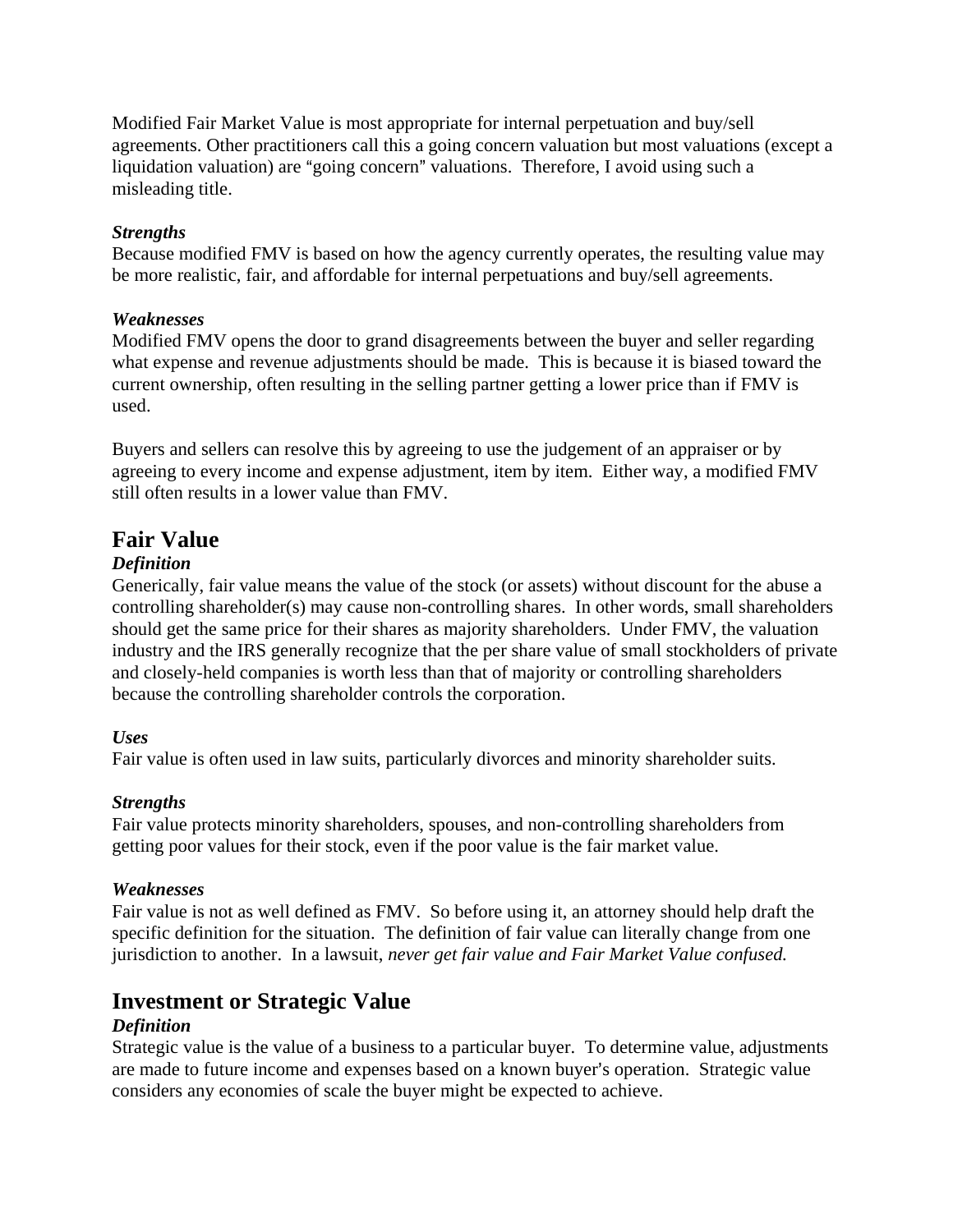#### *Uses*

Strategic value should be used for acquisitions, or if selling, to determine how much a particular buyer can pay. It may also be applicable to some mergers.

#### *Strengths*

It is the specific value of an agency to a particular buyer at a specific time. Of the major methods, it is usually the only one to consider economies of scale.

#### *Weaknesses*

Buyers in all industries have a strong tendency to overestimate their economies of scale.

## **Minority Ownership Discounts and Majority Ownership Premiums** *Definition*

Minority discounts and majority premiums account for the disparity between the per share value of controlling and non-controlling shares in a closely, privately held corporation. For example, the per share value of 5% ownership in a closely, privately held corporation is worth less than 51% ownership. In other words, if each share is valued at \$100 each for 100% of the stock with 100 shares outstanding, then five shares are probably not worth \$500 and 51 shares are probably worth more than \$5,100.

#### *Uses*

Discounts and premiums are used for estate taxes, law suits, buy/sell agreements, internal sales, and rarely in our industry, an actual sale.

### *Strengths*

Most people recognize the logic of these premiums and discounts. Discounts are useful in internal perpetuations and buy/sell agreements because they may be applied to a FMV, which is the most unbiased, well-defined definition, to make the FMV more affordable. This is a simple, clean way to make internal sales more affordable.

### *Weaknesses*

Minority discounts and majority premiums are probably the two most litigated valuation issues, especially with the IRS. The contestable point usually is not whether a discount/premium should be applied but rather, how much of a discount/premium should be applied.

## **Other Common Definitions**

Other common definitions of value include, liquidation value, book value, and intrinsic value, but those detailed above are the most common.

## **Other Considerations**

Many sellers want to know what their agency is worth to the highest bidder. They really do not care about FMV, modified FMV, fair value, or any discounts. This is an understandable goal but it may be difficult to ascertain unless the agency is put out to bid because we do not know who might want to buy the agency and we do not know whether the prospective buyers' passions or